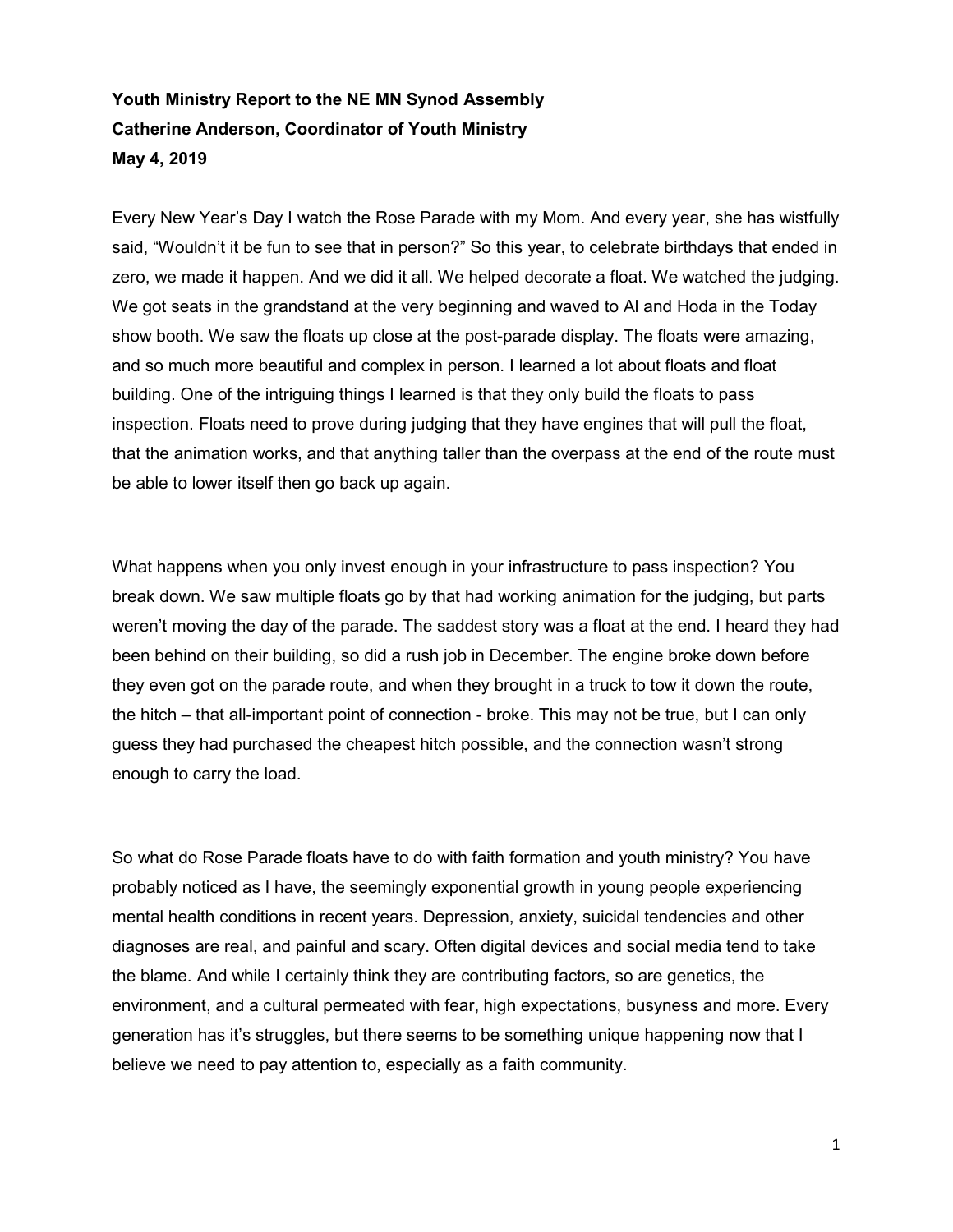Like the Rose Parade floats, our young people are amazing, and so much more beautiful and complex in person. The young people I know build robots that move objects, play orchestral pieces they have composed, develop websites to promote the small business they have created. They spend their free time volunteering with the Special Olympics, handing out sandwiches to the homeless, and organizing fundraisers and awareness events for social justice issues they are passionate about. These same young people also tell me at events they want to go to bed early because they are exhausted. They are stressed by their school load and activities, sit in class thinking about the best exit strategy if a shooter enters the school, attend funerals for friends who have died by suicide, and struggle with debilitating anxiety that keeps them from fully engaging in activities.

It's not good enough to invest in our young people just to pass inspection or to get by. We need to give them connections that are strong enough to hold the loads they carry. I believe our faith communities are uniquely positioned to invest in the mental wellbeing of our young people and their families. We have connections that will strengthen young people for life's journey like no other place. Here are a few of the things I think we can do…

We can offer a caring community. During the winter storm a couple weeks ago, I went down to Lake Superior to watch the waves come in. Snow, ice and who knows what else were pelted at me so I couldn't even see. It was tough to stand in one place, and there were times I was blown backwards. I remember walking into my house, closing the door and pausing to thank God for sound shelter. That's what community does. In the midst of the storms of life, community gives us shelter, a safe place to be. Space to breathe. A place to be seen, known, and loved. How can we intentionally be a caring community for our young people? How can we be a safe space to share our journeys with mental health conditions – whether they're our own, a friend's, or a family member? How are we building relationships with youth so they are deeply connected to each other, to caring adults, and to the God who loves them more than they can know?

We can, and need to, start conversations on mental health. In 2018 I heard from leaders that at least 2 youth in each of our synod's five conferences had died by suicide. That takes my breath away. When I added my own observations of the number of youth at our events and on our LYO Board who were struggling with depression and anxiety in a way that was impacting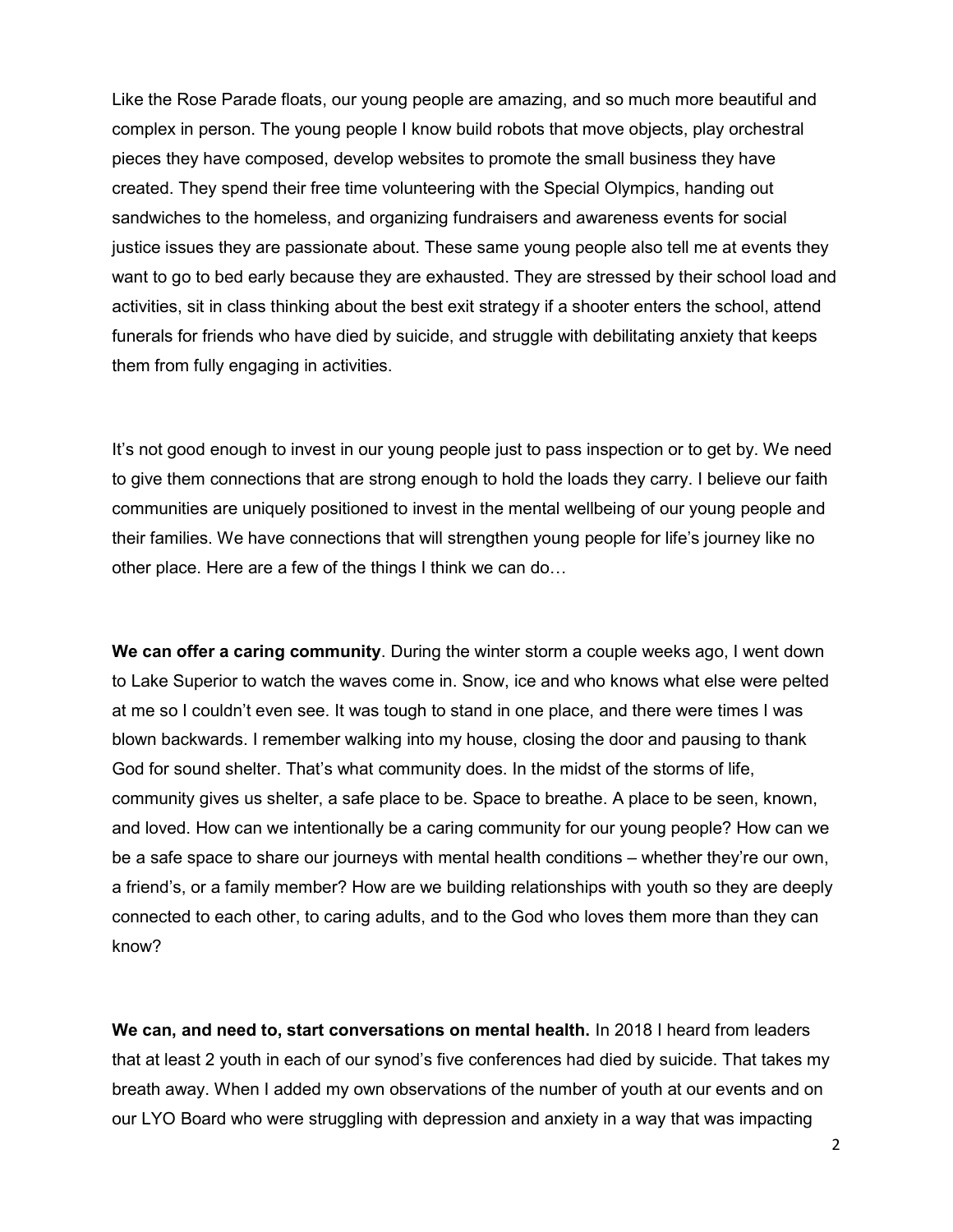our time together, I knew we had to start talking about mental health as a synod. In October I invited Joy Hensel to speak on youth ministry and mental health. I told her I expected around 30-40 leaders. We had 80 show up. I am encouraged by that. You have seen these trends, too, and are stepping up to strengthen the connections that hold our young people.

It's been astounding to see what simply starting a conversation has done. So many of you have begun work in your own congregations to build those caring communities and create space for deeper conversations on mental health. To assist you with this, the synod applied for – and received – a \$10,000 grant from the ELCA to develop resources to help facilitate conversations on mental health with the goal to begin to break the stigma surrounding mental illnesses and to equip young people and leaders with resources. I am grateful to have Joy Hensel, a licensed counselor with an MA from Luther Seminary, serve as our Project Consultant. We will have five primary focus areas: wellbeing, anxiety, depression, suicide, and grief. The resources will be in three categories:

1. Mental Health Discussion Guide Kits. These kits provide a framework to start conversations with middle school and high school youth using rituals, Bible stories and discussion guides. The focus of the discussion guides is to give space for young people to learn about the mental health issue, have conversations, ask questions, and connect them to tools and resources…all within a faith context. Again, these are not therapy for youth diagnosed with a mental illness or support group sessions for youth impacted by mental health conditions. Too often the stigma around mental health keeps us from talking about it, especially in the church. I think we need to change that. It's not easy, because mental health is incredibly complex and we often don't know what to say. These discussion guides won't be perfect, and they certainly don't cover everything. But maybe if we start talking about mental health conditions and mental wellbeing they won't be so scary and daunting. And my prayer is that if it's not a forbidden topic, our young people and their parents won't be afraid to seek help when they or their friends need it. We have a Mental Health Discussion Guide Kit for each congregation. If you did not receive one at Synod Assembly, all Discussion Guides are available for download at www.nemnsynod.org/mentalhealth.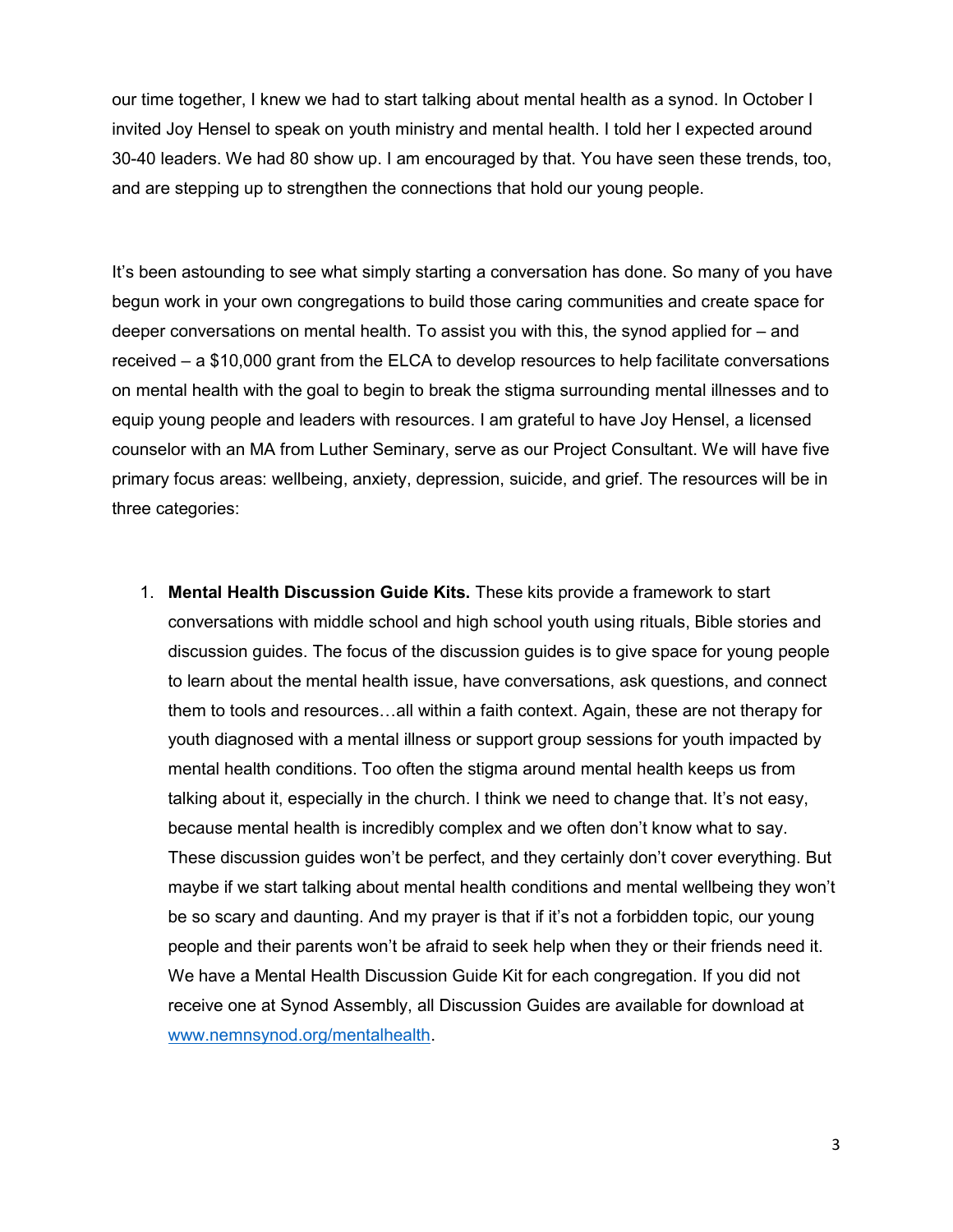You will hear me saying over and over this year that these are not therapy, and the adults who lead them are not therapists. While each discussion guide is scripted, we do ask that adults who facilitate the conversation read through the overview document and spend ample time preparing for each discussion. This is not a place to only put in enough effort to pass inspection. Our youth need these conversations, and they need you to be a strong enough hitch to hold the loads they carry.

- 2. To further equip leaders for these conversations we will have a series of Workshops that will go deeper into our topic areas. They will be led by Joy Hensel and area mental health practitioners.
- 3. And we will develop two sets of Podcasts on each of the focus areas. One set will be for ministry leaders, one set for parents. Each will include discussion questions you might use in small groups, and further resources.

We know there are so many more topics to cover than the five focus areas we will work on in the coming months. What this grant offers is an opportunity to start the conversation. We will learn from these conversations and see what comes next.

Finally, we cannot underestimate that the greatest connection we have to offer is Christ. Historically, the church has not been helpful when it comes to mental health. Too many are told to just "pray more" or "have faith" when dealing with very real medical diagnoses that require medication, therapy and other treatment. Our Lutheran theology offers hope to those who struggle with mental health conditions. We believe in a God who stands with us in the muck, who cries with us, who grieves with us, who accepts us as we are, who comes to us even when we can't pray or have lost faith. At the end of every LYO meeting we gather in a circle, and I have the LYO look around the circle telling them that the love they feel in this community is real, but it doesn't even come close to the love their God has for them in Christ Jesus, always and forever, no matter what, especially when they can't feel it. I always include that last line, because I know they will walk into school the next day and face obstacles I can't even imagine. And I want them to know that in the darkest of times, their God is with them. Faith is not a feeling. It's trusting in a God who shows up, always and forever, no matter what, especially when we can't see or feel God's presence.